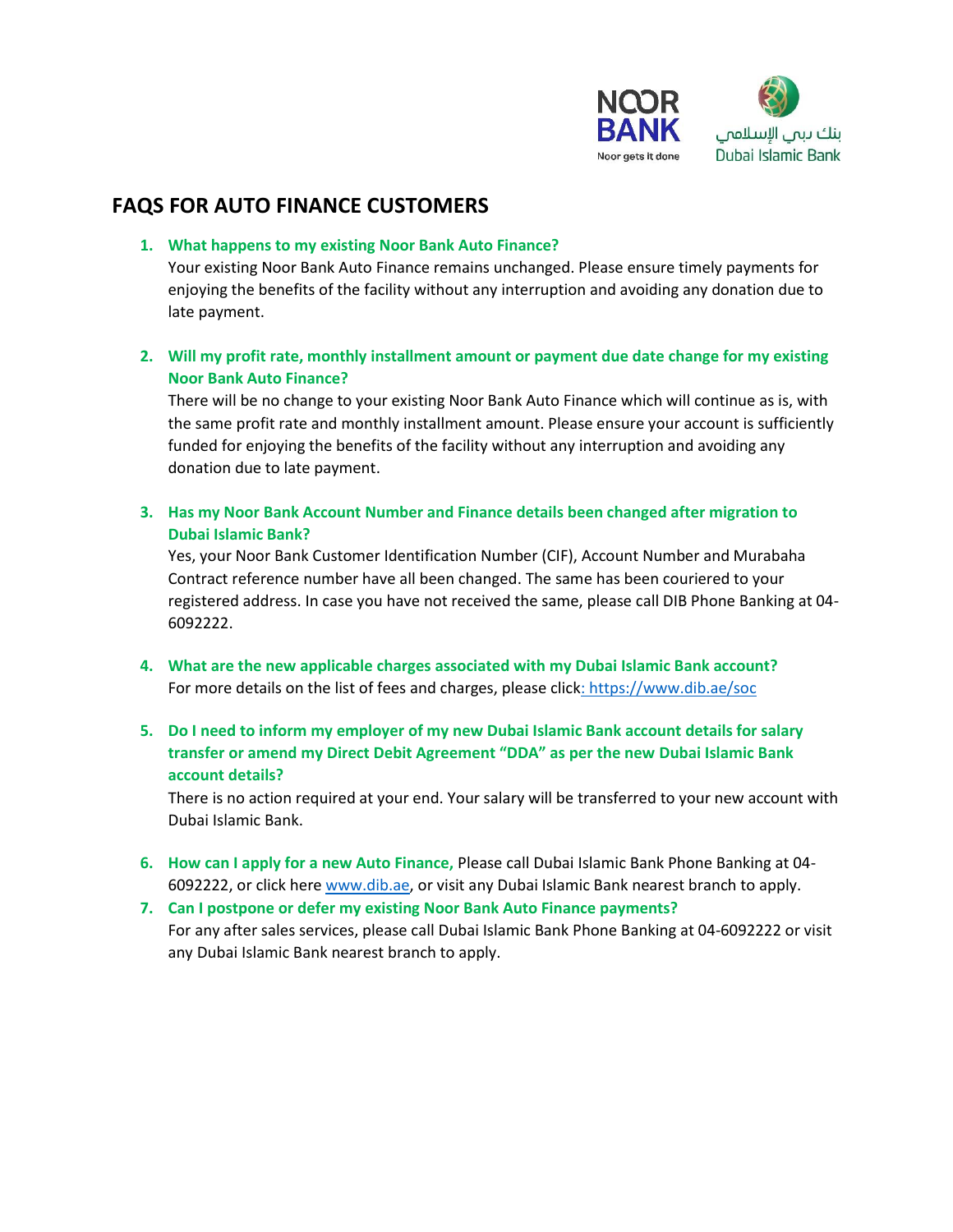

- **8. How can I apply for early settlement or change my DDA-EMI date?** For any after sales services, please call Dubai Islamic Bank Phone Banking at 04-6092222 or visit any Dubai Islamic Bank Branch to apply.
- **9. Whom do I need to approach for any after sales service related requests for my existing Noor Bank Auto Finance, such as postponement, applying for Liability Letter, change of payment due date?**

For any after sales services, please call Dubai Islamic Bank Phone Banking at 04-6092222 or visit any Dubai Islamic Bank nearest branch to apply.

- **10. Whom may I call for any questions or queries relating to my existing Noor Bank Auto Finance?** If you have any queries related to your existing Noor Bank Auto Finance, please call Dubai Islamic Bank Phone Banking at 04-6092222, or click here [www.dib.ae,](http://www.dib.ae/) or visit any Dubai Islamic Bank nearest branch.
- **11. How do I obtain information about Dubai Islamic Bank's products and services?** Kindly visit: [www.dib.ae](http://www.dib.ae/) or download the **DIB Mobile App** [www.dib.ae/app](http://www.dib.ae/app)
- **12. What shall I do if I was a Noor Bank customer and I would like to apply for a new Auto Finance?**

Please call Dubai Islamic Bank Phone Banking at 04-6092222, or click here [www.dib.ae,](http://www.dib.ae/) or visit any Dubai Islamic Bank nearest branch.

**13. If I have lost my job or have been impacted by COVID-19 through salary reduction/ leave without pay, whom should I call for deferment or rescheduling my Auto Finance installments?** For any after sales service requests and considerations, please call Dubai Islamic Bank Phone Banking at04 6092222 or visit any Dubai Islamic Bank nearest branch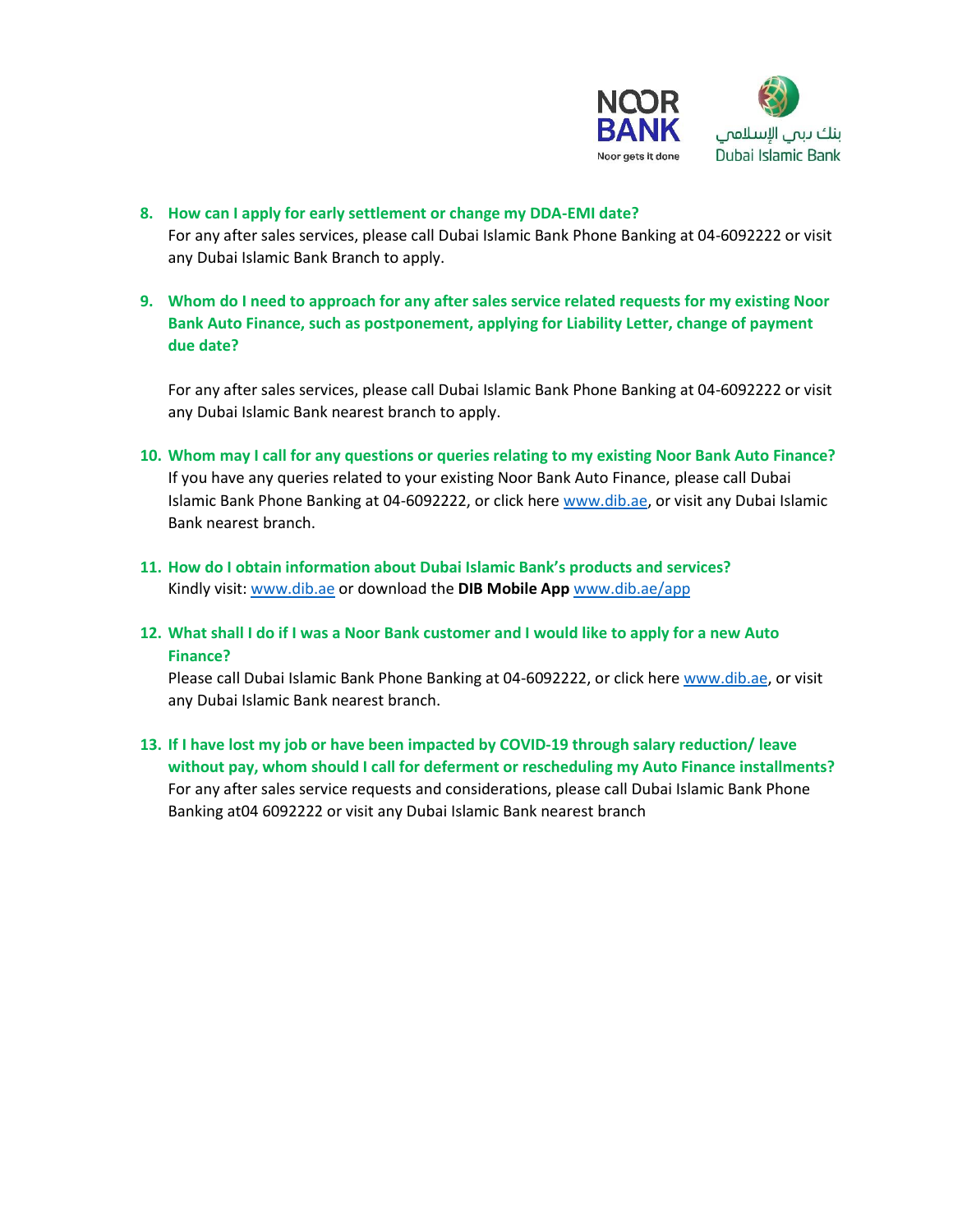

# **FAQS FOR PERSONAL FINANCE CUSTOMERS**

## **1. What happens to my existing Noor Bank Personal Finance?**

Your existing Noor Bank Personal Finance remains unchanged. Please ensure timely payments for enjoying the benefits of the facility without any interruption and avoiding any donation due to late payment.

# **2. Will my profit rate, monthly installment amount or payment due date change for my existing Noor Bank Personal Finance?**

There will be no change to your existing Noor Bank Personal Finance which will continue as is, with the same profit rate and monthly installment amount. Please ensure your account is sufficiently funded for enjoying the benefits of the facility without any interruption and avoiding any donation due to late payment.

**3. Has my Noor Bank Account Number and Finance details been changed after migration to Dubai Islamic Bank?**

Yes, your Noor Bank Customer Identification Number (CIF), Account Number and Murabaha Contract reference number have all been changed. The same has been couriered to your registered address. In case you have not received the same, please call DIB Phone Banking at 04- 6092222.

**4. What are the new applicable charges associated with my Dubai Islamic Bank account?**  For more details on the list of fees and charges, please click[: https://www.dib.ae/soc](https://www.dib.ae/soc)

## **5. Do I need to inform my employer of my new Dubai Islamic Bank account details for salary transfer or amend my Direct Debit Agreement "DDA" as per the new Dubai Islamic Bank account details?**

There is no action required at your end. Your salary will be transferred to your new account with Dubai Islamic Bank.

**6. How can I apply for a new Personal Finance, Top up my existing Noor Bank Personal Finance or apply for a buyout facility?**

Please call DIB Phone Banking at 04-6092222, or click here [www.dib.ae,](http://www.dib.ae/) or visit any nearest branch to apply.